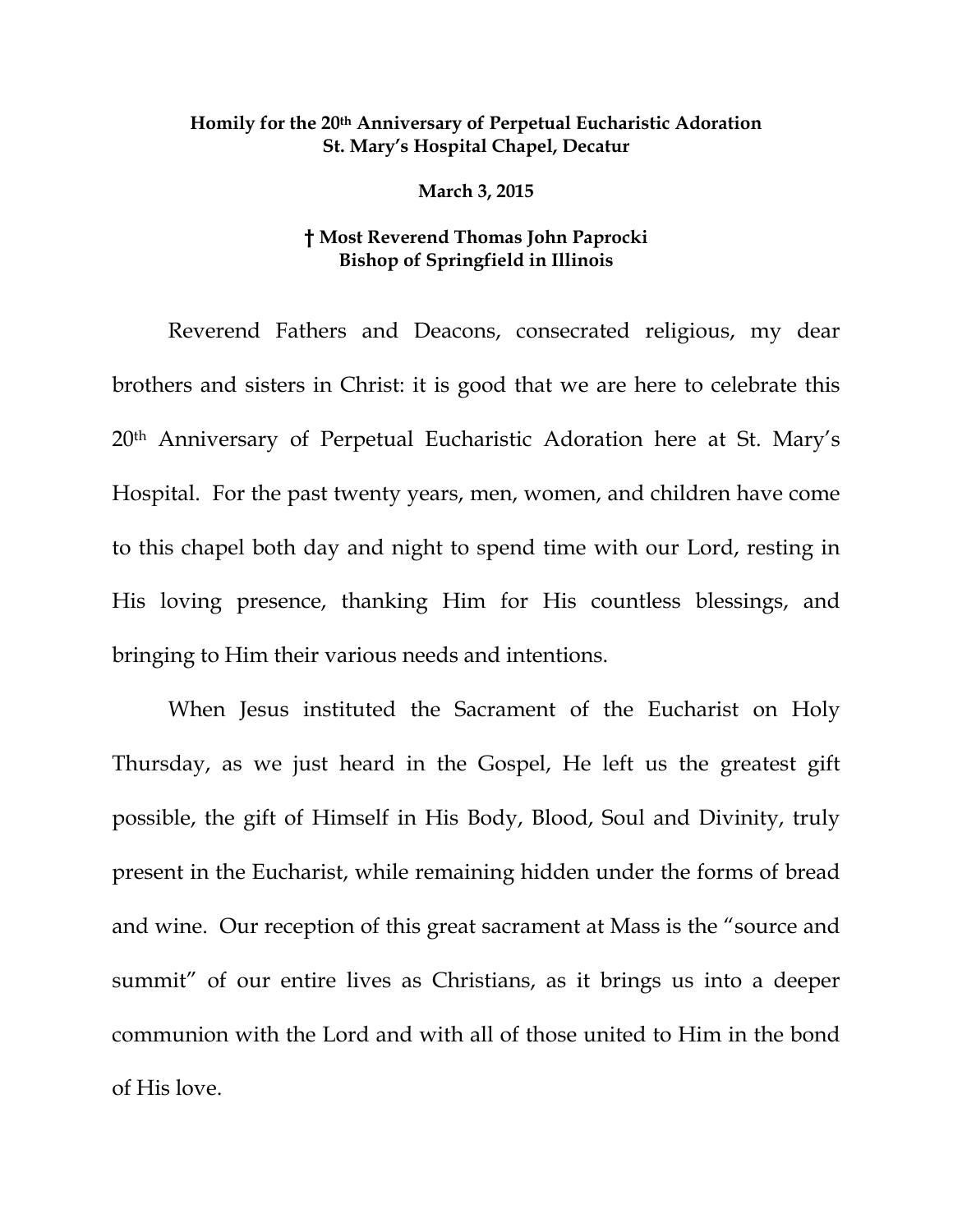Contrary to some who would suggest otherwise, that bond with Christ and His Mystical Body is strengthened through the practice of Eucharistic Adoration, for "[t]he act of adoration outside Mass prolongs and intensifies all that takes place during the liturgical celebration itself."1 Spending time in prayerful adoration seems like a waste of time to our efficiency-driven culture. The truth of the matter is that time spent with Jesus is never time wasted but always time used well; it is not simply time spent sitting, but an experience of love. Our time in prayer is an opportunity for us to further develop our personal relationship with the God who loves us. It is out of that awareness of being beloved sons and daughters of God that we more lovingly follow Him in our daily lives.

 As you are probably aware, our diocese is embarking on a path more intensely focused on stewardship and discipleship. The inclusion of the theme of discipleship with stewardship is intentional, as stewardship is the result of committed discipleship. The disciples in the Gospel were those who knew the Lord and were close to Him. We are all called to be disciples and the same must be true for us, that we know Him and are close to Him. This takes place in the Mass and is strengthened in Eucharistic Adoration.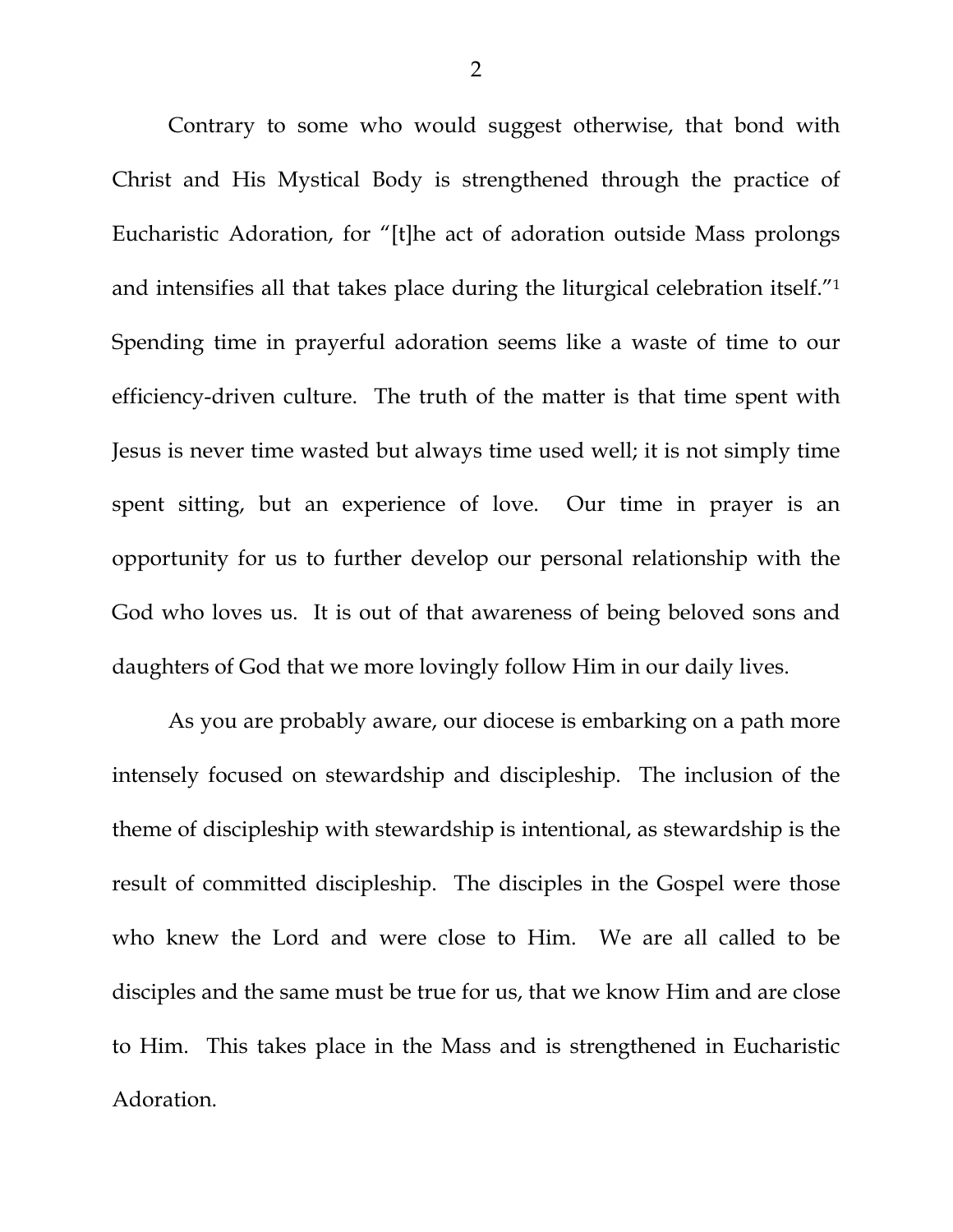It is therefore timely that we have this celebration today, as the presence of this chapel, and other places in our diocese like it, are very crucial to the success of promoting this way of life. These sacred places of adoration provide the opportunity for the faithful to strengthen their bond of communion with the Lord and so become more dedicated disciples who serve Him and His Church as good stewards of the many gifts that they have received from Him.

 The strengthened bond of communion with the Lord resulting from Eucharistic Adoration also necessarily includes our bond of communion with others. Our Holy Father, Pope Francis, highlights this theme in an address from this past summer on the Solemnity of *Corpus Christi*, when he said the following:

This communion of ours with the Lord commits us, his disciples, to imitate him, making of our existence, with our attitudes, bread broken for others, as the Master broke bread which is really his flesh. For us, instead, it is our generous behavior towards our neighbor which demonstrates the attitude of breaking our life for others.<sup>2</sup>

In Eucharistic Adoration, this communion with others takes place first in the form of prayer. Particularly here in this hospital, when we come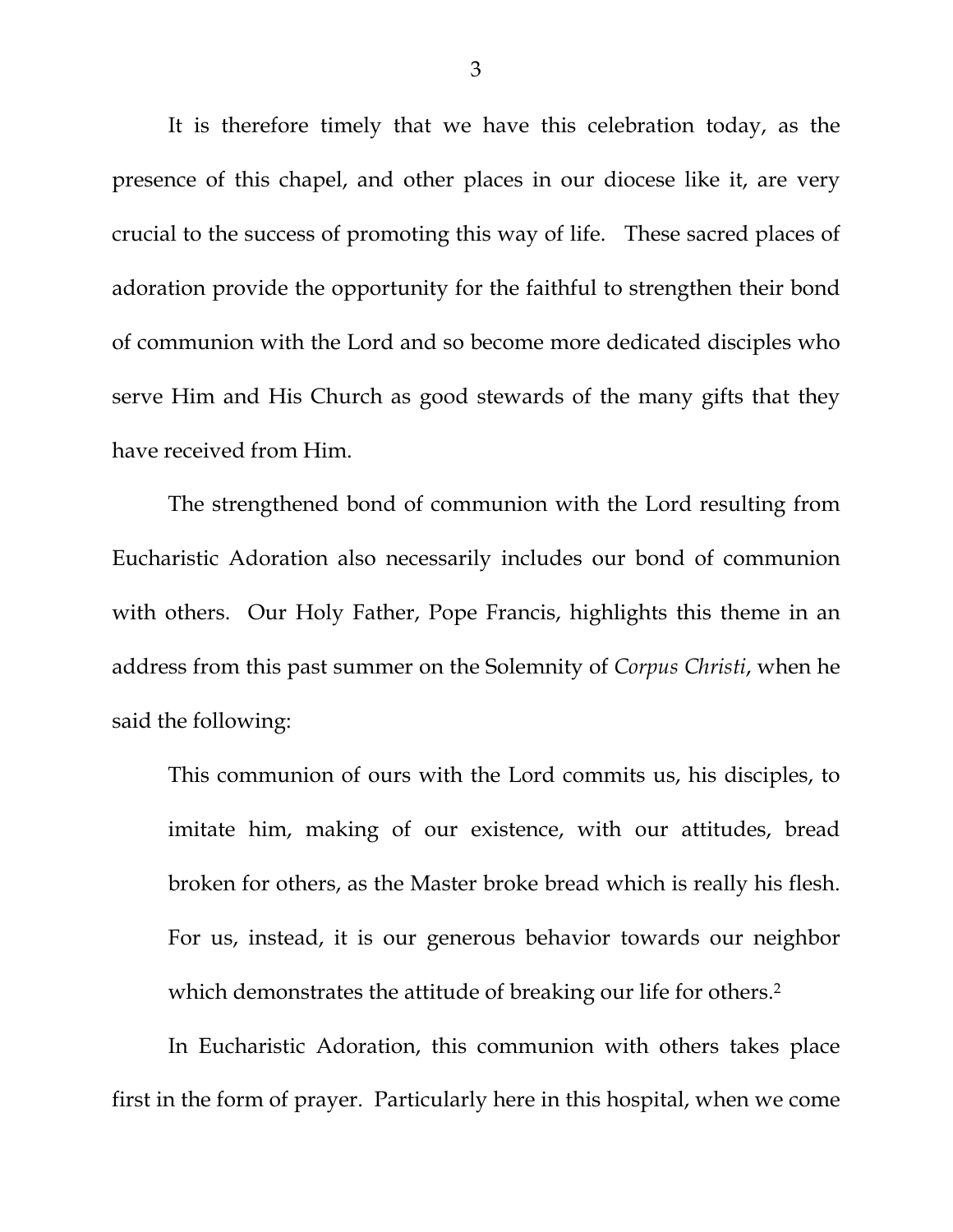to adore the Lord we bring with us those patients who are in need of healing and of comfort, the nurses who provide compassionate care, the doctors who seek to alleviate the pains of the body, and the families who feel helpless.

In addition to those prayers, we bring before the Lord the many intentions of others who have asked for our prayers, those for whom we have promised to pray, and indeed for all of those of whom we are aware who are in need of God's assistance in their lives. We also pray for the needs of our parishes and the diocese, placing special emphasis on praying for vocations to the priesthood and religious life, that more young men and women will have the courage to respond to the Lord's invitation to follow Him more closely in the Sacrament of Holy Orders or in consecrated religious life.

We are also encouraged to pray for holy marriages and families, particularly during this time that the Church has dedicated to this topic. The institution of marriage and the structure of the family have been under assault in recent decades and our prayers are very much needed in order to bring clarity and healing in our culture.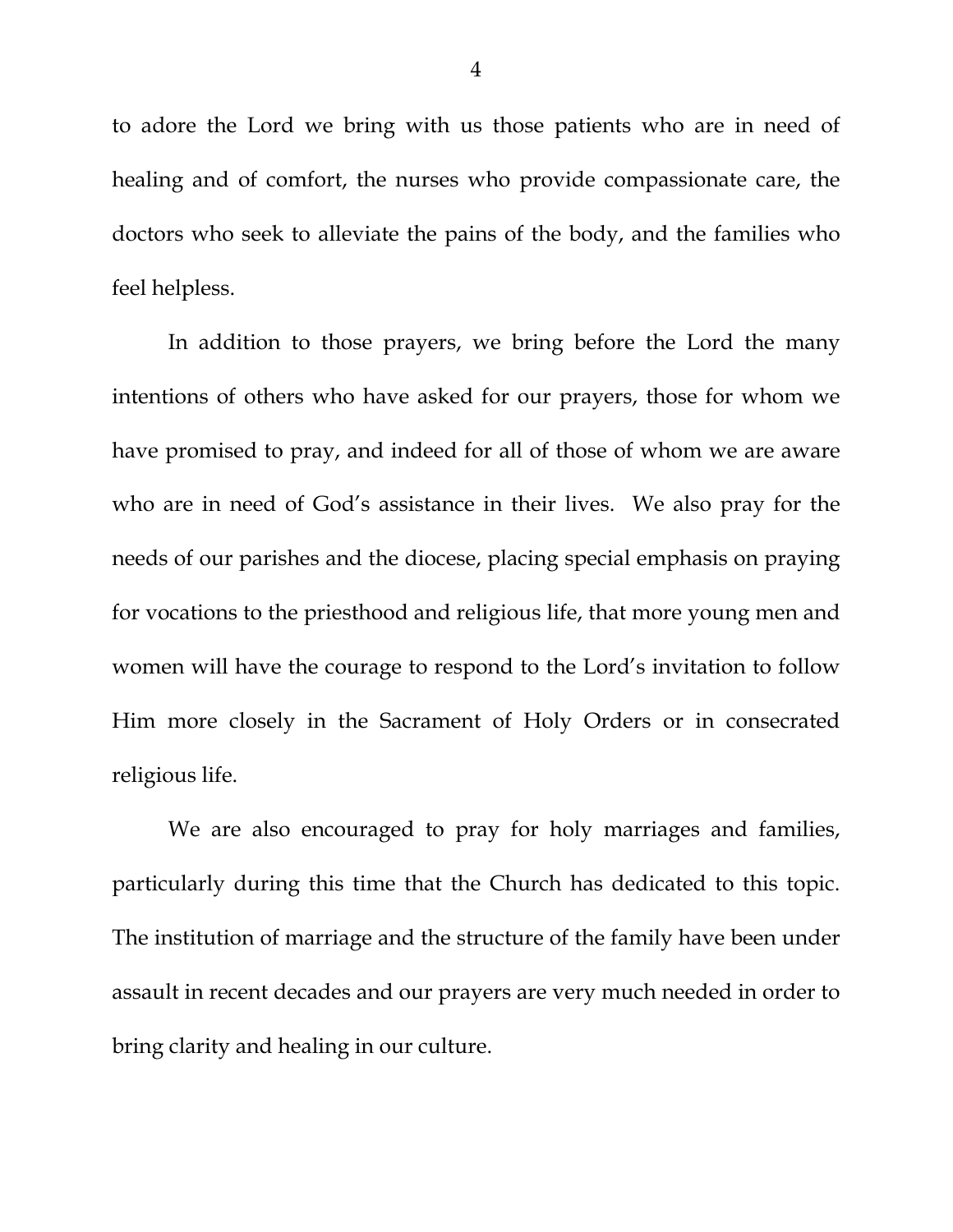We are also mindful at this time of the urgent need for prayers for our brothers and sisters who are suffering persecution because of their Christian faith, particularly those who are suffering daily at the hands of extremist terrorist groups such as the Islamic State in the Middle East and Boko Haram in Nigeria. Although the situation is indeed grave and may seem hopeless, our faith reminds us that "nothing will be impossible for God" (Luke 1:37), and so we trustingly bring those prayers before the Lord who waits day and night to hear and answer them.

In this regard, Pope St. John Paul II emphasized the intimate connection between Eucharistic Adoration and our hope for conversion and peace when he said:

The best, the most effective, and the surest way of bringing about an everlasting peace on the face of the earth is through the great power of Perpetual Adoration of the Blessed Sacrament, because only Jesus has the power and the love to redirect the course of human history back to the path of peace, which He promised.3

 As we continue this greatest act of adoration of Jesus in the celebration of the Mass, I express my deep gratitude to all of you who are involved in this important apostolate of Eucharistic Adoration here at St.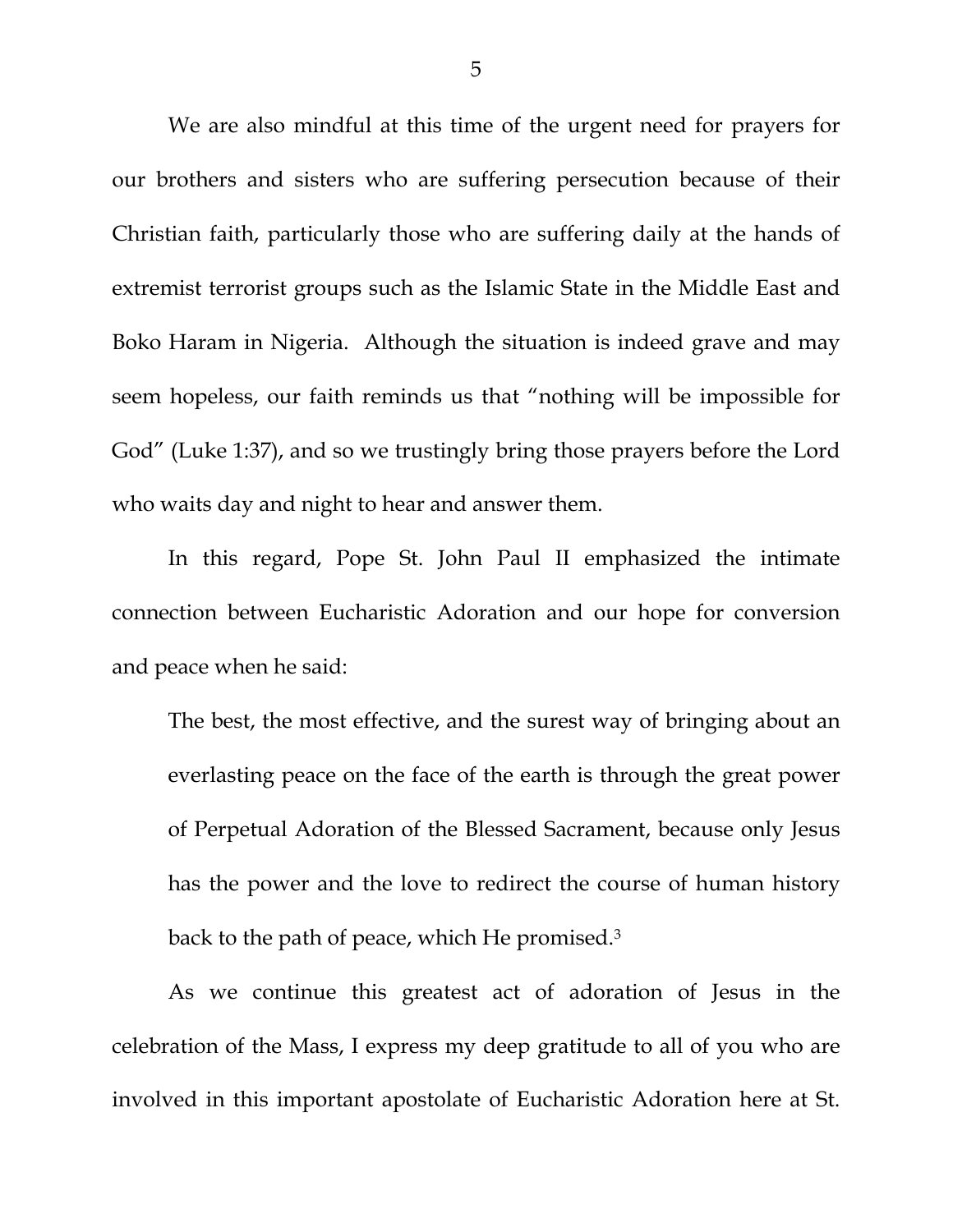Mary's Hospital. I have no doubt that the many hours of prayer here in this chapel have contributed to Lord's bestowing many blessings on this community, on our diocese, and on the Universal Church. Some of these blessings have been visible, while many of them have remained invisible, but all have nonetheless served to strengthen the Mystical Body of Christ in significant ways.

 This chapel is a place of extreme importance for the future of our Church and the world. It is my prayer that you will see the great opportunity that you have in contributing to the continued mission of the Church by praying for all of her needs throughout the world. I also pray that you will see this chapel as a place for deepening your relationship with the Lord, and personally inviting others to do the same. By doing so, each of us will grow to be more committed disciples of the Lord who seek to offer ourselves in service to the building up of the Kingdom where we all hope to be at the end of our journey, adoring our Lord face to face for all eternity.

May God give us this grace. Amen.